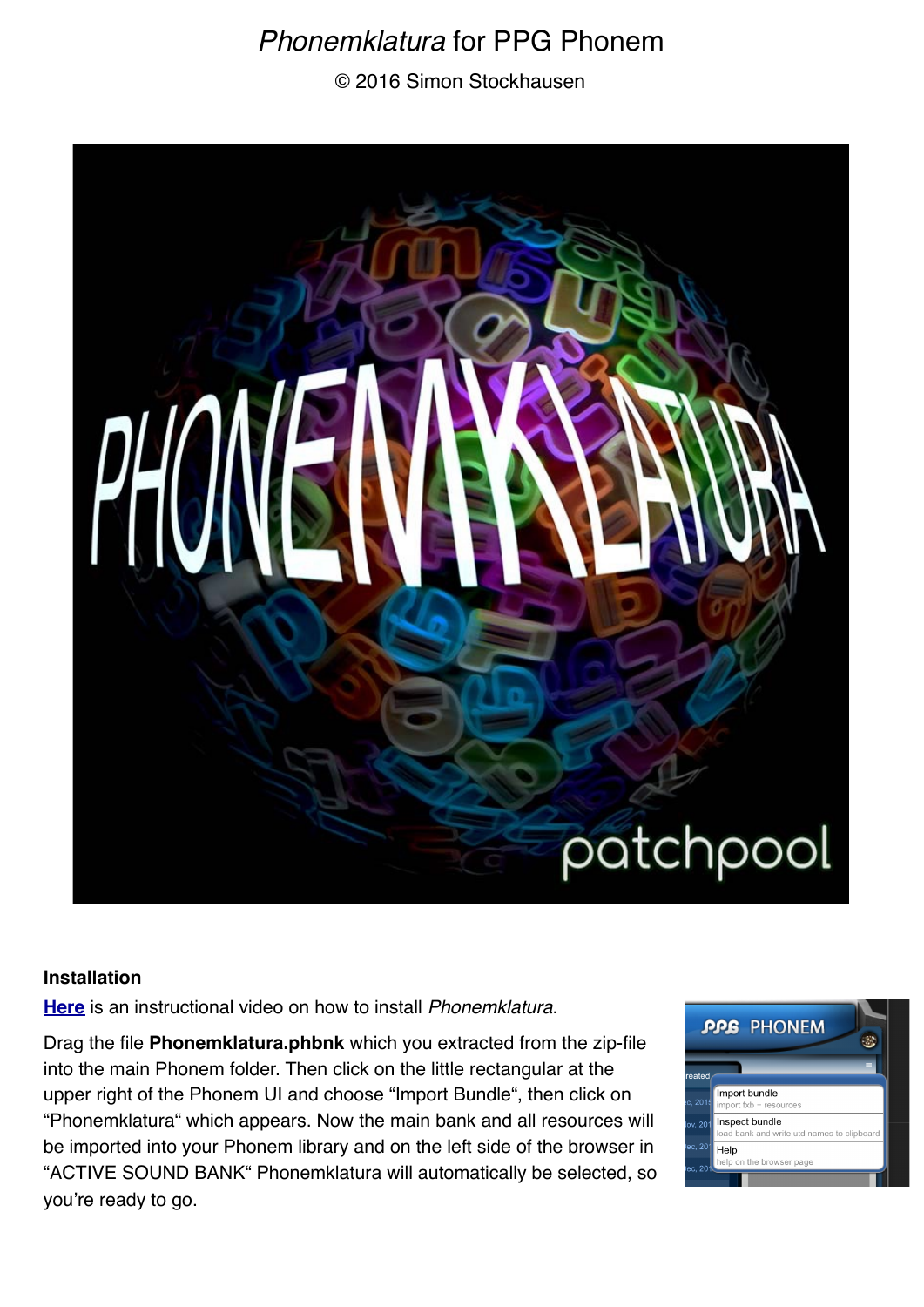## **License agreement and terms of usage**

This license agreement is between you (the licensee) and me (Simon Stockhausen).

1.) The licensee must not distribute the patches and resources from *Phonemklatura*, resample them, copy or otherwise replicate the patches and resources from this sound library in any commercial, free or otherwise product. That includes sample- and audio libraries and patches for other samplers and sample- or wavetable-based synthesizers. You can of course create such derivates for your own musical work as long as these derivates are only distributed in the context of musical work or sound design.

2.) The license to the sound library *Phonemklatura* may not be given away or sold, it is not for resale (NFR).

### **Description and content**

*Phonemklatura* contains 108 patches (including some variations) for the unique vocal synthesizer Phonem by Wolfgang Palm/PPG.

These sounds are not aiming at any kind of vocal pseudo-realism, on the contrary, I am using the versatile and expressive vocal character of this synthesizer to create beautiful and delicate pads, ethereal overtone textures, fragile and edgy leads, haunting and alien voices, phonetic experiments, tempo-synced vocaloid mayhem, percussive mallet-like timbres, robotic voices, fantasy beings and other synthetic sounds only faintly reminding of their vocal origin.

Often Phonem's wavetable synthesizer is used to excite the vocal resonators using wavetables extracted from acoustic instruments like brass, woodwinds, string instruments, mallets and electronic textures with PPG's Wavemapper, expanding the possible palette of sounds even more.

AAll sounds make extensive use of Phonem's x/y-pads which can be automated in any DAW and the modulation wheel, quite a few patches also use aftertouch.

As Phonem's onboard effects are very basic and are rarely used in any of these patches, I included some of the original LogicX demo projects containing Midi data and 3rd party effect plugins, and a Cubase 8-project with some effect chains using the native Cubase plugins, so you could use these settings as a starting point.

## **Specs:**

- 108 patches including some variations.
- 159 resource files utterances and wavetables in the native utd/wtz-format.
- 15.9 MB installed

All audio demos for this library are **[here](https://soundcloud.com/sampleconstruct/sets/phonem-experiments)**.

All videos for this library including some tutorials for Phonem are contained in **[this youtube playlist](https://www.youtube.com/playlist?list=PLdDy6n1e-aeMtad3hfjld9fjEsJ9djdDt)**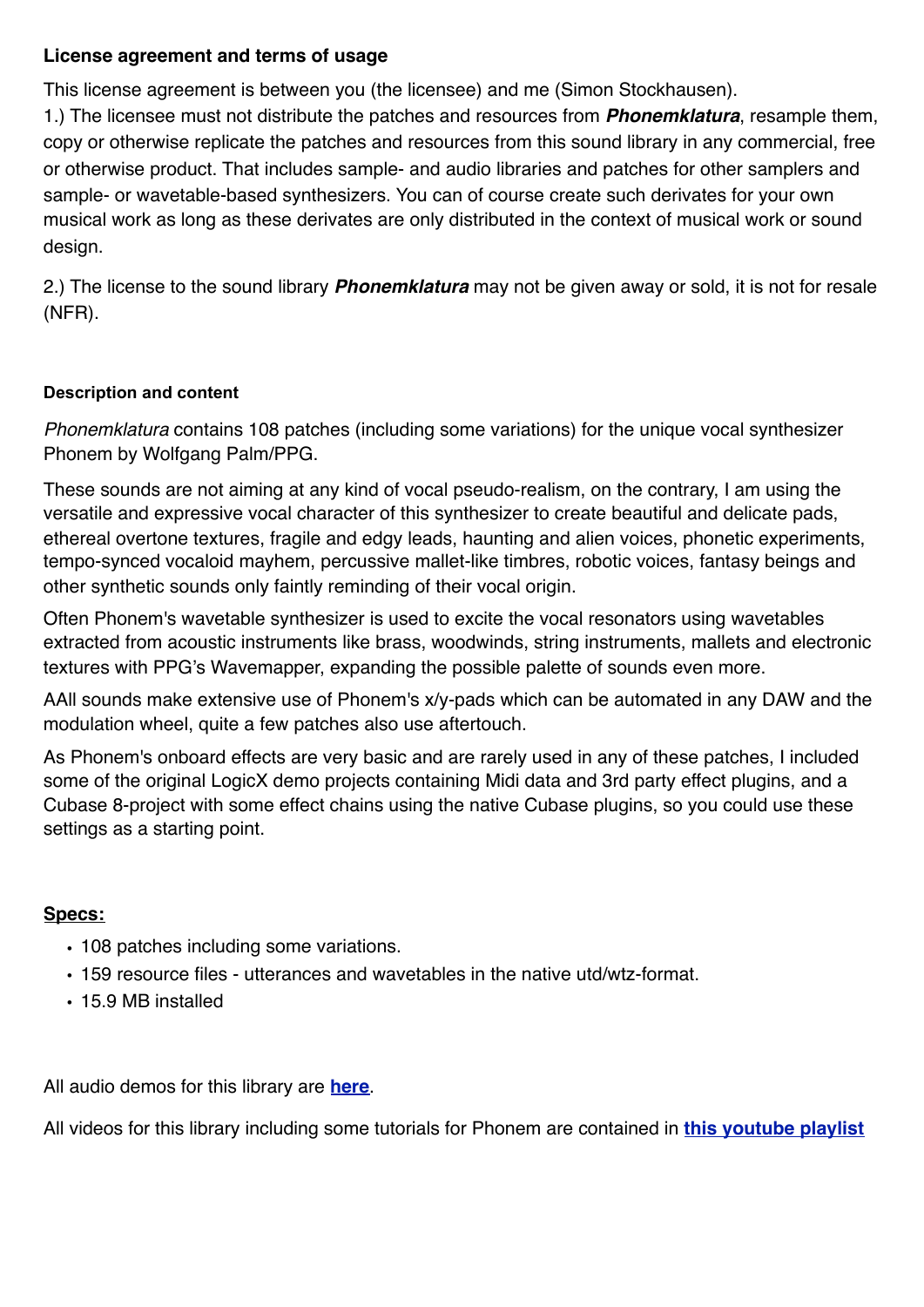## **Controls and more**

Some parameters in Phonem like pitch bend range and polyphony can only be set globally, so these parameters are not stored within a preset.

Phonem is a very dynamic instrument and due to the nature of a resonating synthesizer, occasional volume peaks can occur. Also the low register in Phonem is generally louder than the top register, so lower velocity levels in the lower range will help to balance things and to avoid overloads.

Tempo-synced LFOs do not re-trigger in Phonem as they are linked to the bar position provided by the host, so an LFO cycle which is 4 bars long will always loop at bars 5 - 9 - 13 and so forth.

Due to the nature of Phonem's vocal synthesis, notes in the lower register will not sync tight when tempo-synced LFOs are used.

## **Patchlist**

All patches have modulation wheel assigned, quite a few also use aftertouch, one or both X/Y-pads are used in each patch, I encourage you to make use of these controls to animate and shape the sounds and create evolving and interesting sound transitions.

| <b>Name</b>         | Category                 | <b>Comments</b>                                                                                                                                                                                                                                               |
|---------------------|--------------------------|---------------------------------------------------------------------------------------------------------------------------------------------------------------------------------------------------------------------------------------------------------------|
| Agogo Vox           | Wave /<br><b>Texture</b> | Using a re-synthesized agogo wavetable (TCS) looping back and forth to<br>excite the utterances, MW adds vibrato, AT decreases vibrato speed. Use X/<br>Y-1 for timbre changes.<br>Featured in this video and in this audio demo. A Logic 10.2.1 project with |
|                     |                          | 3rd party FX plugins and Midi is available.                                                                                                                                                                                                                   |
| Angel Vox           | Pad /<br><b>Texture</b>  | Glassy pad sound using a wt to excite the utterances, MW adds vibrato. X1<br>controls Aspiration, Y1 controls roughness.                                                                                                                                      |
| <b>Animal Lead</b>  | Lead                     | Track 1/2 control pitch/vibrato amount, use MW for timbre changes. Both x/<br>y-pads introduce various timbre changes. AT adds roughness.                                                                                                                     |
|                     |                          | Used in this audio demo. A Logic 10.2.1 project (Final Quintet) with 3rd<br>party FX plugins and Midi is available.                                                                                                                                           |
| <b>Animal Pad</b>   | Pad                      | Same utterances as above but here using a re-synthesized/wavetabled<br>piano-string-glissando and with no pitch-tracking. AT adds growl-pitch-<br>modulation, MW introduces timbre modulation via LFO2, both x/y-pads<br>control various timbre changes.      |
|                     |                          | Used in this audio demo. A Logic 10.2.1 project (Final Quintet) with 3rd<br>party FX plugins and Midi is available.                                                                                                                                           |
| Arab Singer         | Vocal                    | Track1 modulates pitch, MW nasalizes the timbre, X1 controls the speed of<br>the phrase (LFO1 speed), Y1 down decreases LP cutoff. X2 introduces<br>random pan modulation, Y2 controls pan speed. LFO1 constantly modulates<br>formant bending.               |
| <b>Beauty Pad</b>   | Pad                      | MW darkens the sound, Y1 increases LFO1 speed, use X1 for spectral<br>timbre changes                                                                                                                                                                          |
| <b>Bell Of Love</b> | Wave /<br><b>Texture</b> | A re-synthesized bronze bell accent excites the utterances, VEL shifts<br>Phonem position, MW adds fast tempo-synced timbral modulation. X1<br>controls aspiration amount, Y1 down decreases cutoff. AT adds vibrato.                                         |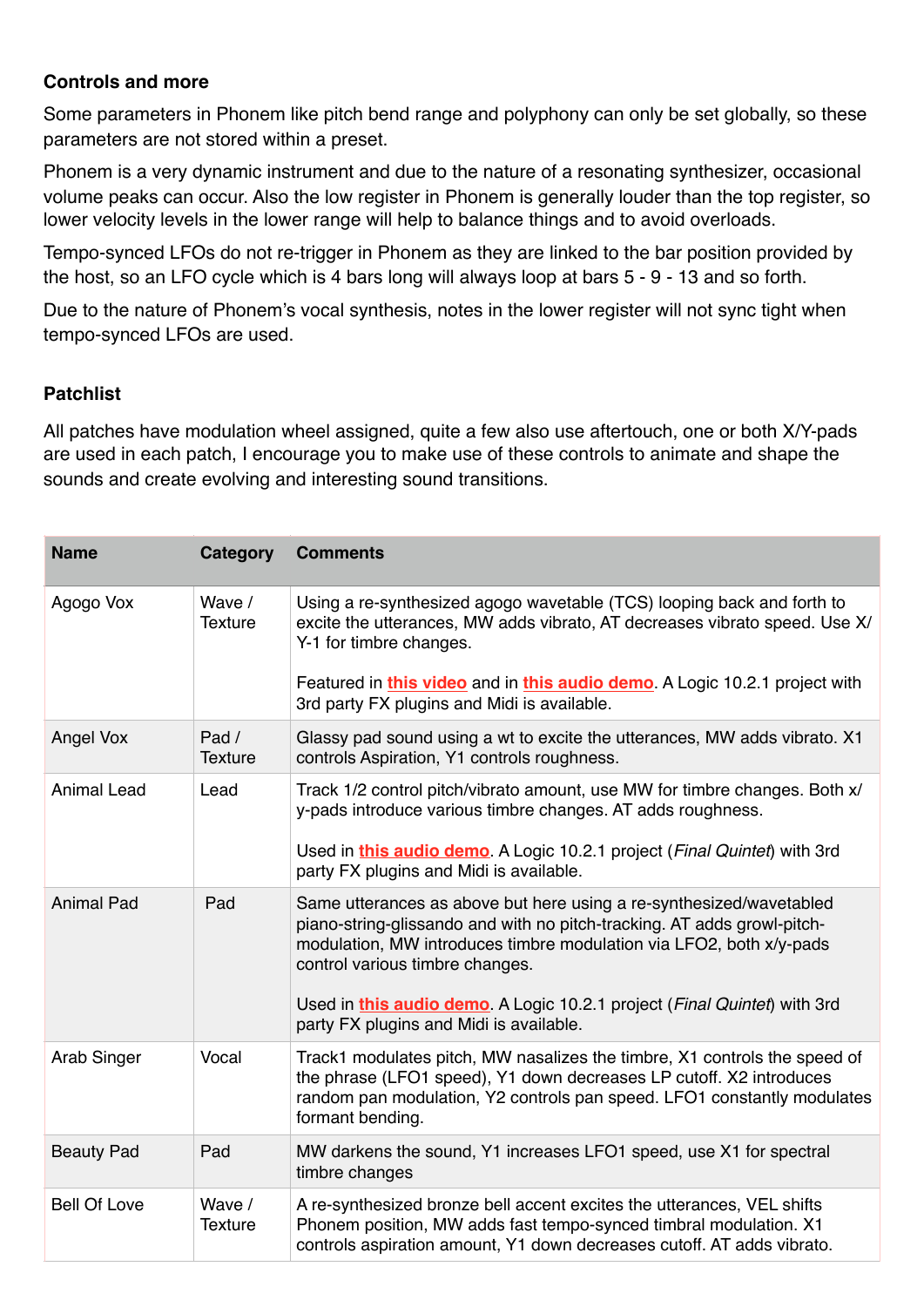| <b>Name</b>                      | Category                     | <b>Comments</b>                                                                                                                                                                                                                                                                                                                                                                                                                                                                    |
|----------------------------------|------------------------------|------------------------------------------------------------------------------------------------------------------------------------------------------------------------------------------------------------------------------------------------------------------------------------------------------------------------------------------------------------------------------------------------------------------------------------------------------------------------------------|
| <b>Bell Vox</b>                  | Wave                         | A res-synthesized/wavetabled electronic bell sound exciting the utterance<br>chain. X1 adds pan modulation, Y1 controls panning speed. MW darkens<br>the sound, AT adds vibrato.                                                                                                                                                                                                                                                                                                   |
| Cat Choir                        | Vocal                        | MW introduces formant modulation, AT increases modulation speed, X1<br>adds stereo pan modulation (LFO2), bidirectional Y1 bends the formants up/<br>down. Track modulates Phonem pitch.                                                                                                                                                                                                                                                                                           |
| Cello Portato Vox                | Wave /<br><b>Strings</b>     | A re-synthesized/wavetabled cello portato accent exciting the utterance<br>chain, wavetable position is modulated by VEL, higher velocity values<br>create a more percussive attack. LFO modulates pan position, it's depth is<br>controlled by Env M1, so pan modulation kicks in shortly after each attack.<br>AT adds vibrato, Y1 decreases LP cutoff/shifts formants, X1 modulates<br>resonator quality/excitation, MW modulates formant bending.                              |
| Cello Vox Male<br>WT             | Wave /<br><b>Strings</b>     | A re-synthesized/wavetabled multi-bowed cello vibrato note (normal<br>wavetable) exciting the sonorous male phonemes. MW alters timbre, X/Y1<br>control amount of pan modulation/panning speed, X2 controls excitation<br>brightness, Y2 modulates formants and LP cutoff (down). AT adds vibrato,<br>VEL shifts utterance- and wt-position.                                                                                                                                       |
| Cello Vox Vibrato                | Wave /<br><b>Strings</b>     | A re-synthesized/wavetabled multi-bowed cello vibrato note (TCS sample)<br>exciting the nasal female phonemes with overtone transitions, MW alters<br>timbre, X/Y1 control amount of pan modulation/panning speed, X2 controls<br>excitation brightness, Y2 modulates formants and LP cutoff (down). AT adds<br>vibrato, VEL shifts utterance- and wt-position.<br>Featured in this <b>audio demo</b> . A Logic 10.2.1 project with 3rd party FX<br>plugins and Midi is available. |
| China Cymbal                     | Wave /<br>Drone /<br>Surreal | A re-synthesized Chinese Opera cymbal exciting the male utterances. Y1<br>decreases cutoff, which only leaves the s-noises with Y1 dialed towards the<br>bottom. X1 adds random pitch modulation, use MW for timbre changes.                                                                                                                                                                                                                                                       |
| <b>Chord Quencer</b>             | Wave /<br>Sequencer          | A re-synthesized/wavetabled tom tom loop excites the utterances, tempo-<br>synced LFO4 scans through the wavetable, tempo-synced LFO1 scans<br>through the utterances. X1 adds pan modulation, Y1 decreases LP cutoff.<br>Y2 controls LFO4 speed (center for 1-bar scan), X2 adds growl-pitch-<br>modulation. Use MW for timbre changes.                                                                                                                                           |
| Drone Swirler 1                  | Bass /<br>Drone              | A single utterance frame with timbre modulation via LFOs, MW darkens the<br>sound, X1 adds tempo-synced pan modulation, Y1 fine-spreads the<br>formants.                                                                                                                                                                                                                                                                                                                           |
| <b>Drone Swirler 2</b>           | Bass /<br>Drone              | WT with 2 waveforms modulated via LFO1 exciting a single utterance frame.<br>X1 introduces pan/tempo-synced amplitude modulation, Y1 decrease LP<br>cutoff, MW introduces timbre modulation via LFO4.                                                                                                                                                                                                                                                                              |
| Female<br><b>Harmonics Trans</b> | Vocal                        | Overtone transitions, female voice. MW introduces mysterious timbre<br>changes and enhances the overtone beauty. X1 adds pan modulation, Y1<br>controls modulation speed. X2 introduces vibrato, Y2 controls vibrato speed.<br>Featured in this <b>audio demo</b> . A Logic 10.2.1 project with 3rd party FX<br>plugins and Midi is available.                                                                                                                                     |
| <b>Funky Synth</b>               | Keys                         | A re-synthesized piano string-hit excited the utterances. MW decreases LP<br>cutoff and shifts formants. Internal reverb and a bit of distortion is engaged.                                                                                                                                                                                                                                                                                                                       |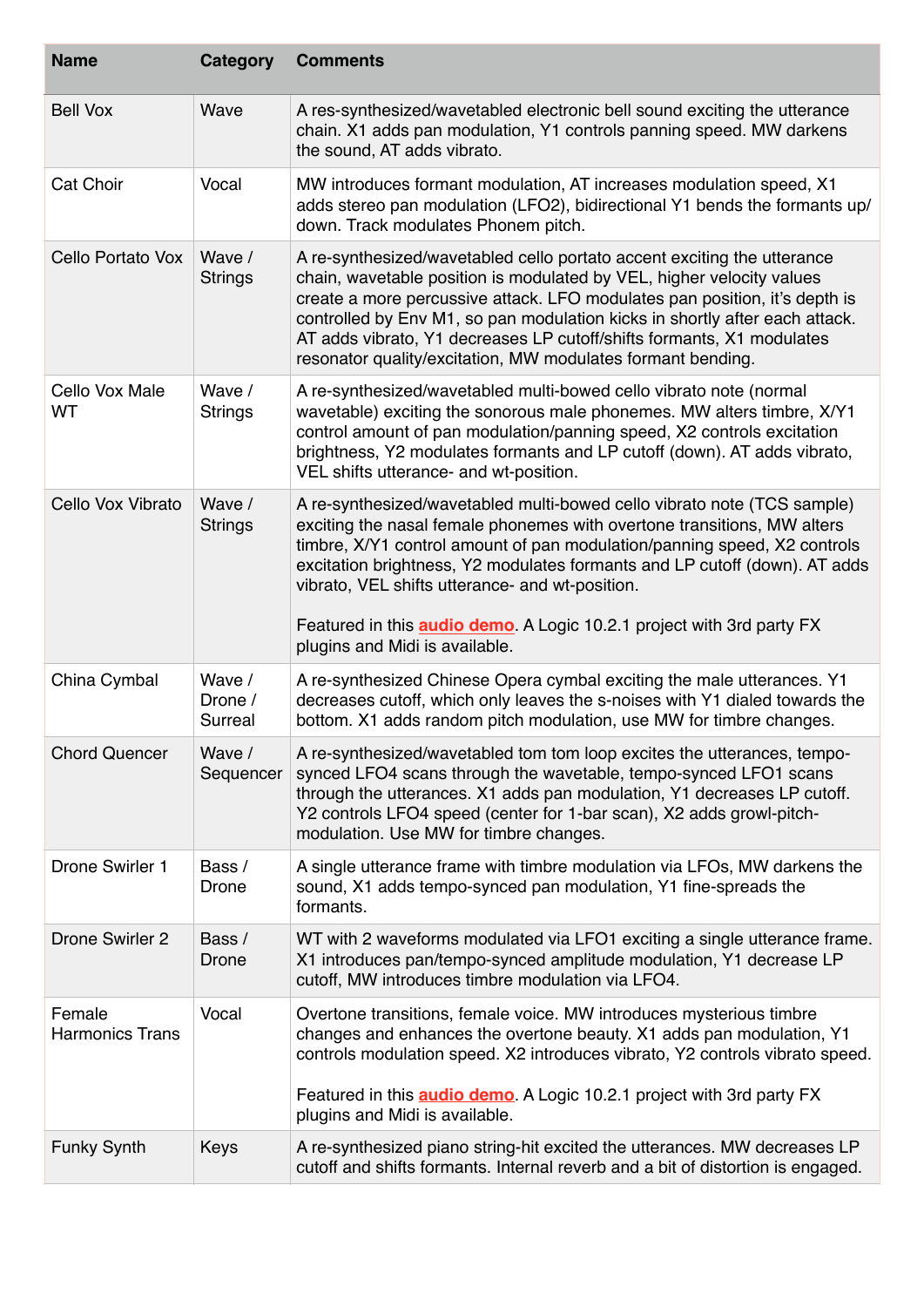| <b>Name</b>                              | Category    | <b>Comments</b>                                                                                                                                                                                                                                                                                                                               |
|------------------------------------------|-------------|-----------------------------------------------------------------------------------------------------------------------------------------------------------------------------------------------------------------------------------------------------------------------------------------------------------------------------------------------|
| <b>Future Droner</b>                     | Wave        | A re-synthesized, noisy Photosounder texture excites the long utterance<br>chain, Track 1 modulates pitch Track 2 some timbral parameters. MW adds<br>fast, square-shaped amplitude modulation, decrease modulation speed with<br>Y1. X1 bends the formants resulting in interesting timbre changes.                                          |
| <b>Glitch Quencer</b><br>Pan             | Sequencer   | Tempo-synced LFO1 scans through the utterances, MW darkens the sound,<br>Y1 introduces timbral changes, X1 adds vocal fry.                                                                                                                                                                                                                    |
| <b>Glitch Quencer</b><br><b>Triplets</b> | Sequencer   | Tempo-synced LFO1 scans through the utterances, LFOs 2-4 are triplet-<br>synced and modulate volume, pan and formant bend. Y1 decreases LP<br>cutoff, X1 introduces pitch-growl-modulation, use MW shifts formants.                                                                                                                           |
| <b>Glitch Quencer</b><br>Var             | Sequencer   | MW brightens timbre/shifts formants, Y1 adds roughness, use X1 for timbral<br>changes (Resonator Quality).                                                                                                                                                                                                                                    |
| <b>Glitch Trills</b>                     | Vocal       | Track generates the wholetone trills, use X1 for amusing timbral changes<br>(formant bending), Y1 controls LFO1 speed which modulates tibre and pan<br>position. MW darkens the sound (LP cutoff). X2 adds pitch-growl-<br>modulation, Y2 adds roughness.<br>Featured in this <b>audio demo</b> . A Logic 10.2.1 project (Guttural Meditation |
|                                          |             | Duet) with 3rd party FX plugins and Midi is available.                                                                                                                                                                                                                                                                                        |
| Groove Random<br>Quencer                 | Sequencer   | Tempo-synced random LFO1 modulates phonem position (not so tight with<br>DAW Midi-clock running, but fun), MW introduces timbre modulation via<br>LFO4, Y1 decreases LP cutoff, X1 adds pitch-growl-modulation.                                                                                                                               |
| <b>Happy Life</b>                        | Speech      | Use MW for formant bending and introducing roughness/pitch-growl-<br>modulation. X1 adds pan modulation, Y1 controls pan speed, X1 modulates<br>timbre, Y2 decreases LP cutoff.<br>Featured in this video.                                                                                                                                    |
| <b>Hollow Organ</b>                      | Wave        | ENV M1 modulates phonem position, ENV M2 controls wavetable frame<br>position, MW modulates timbre, LFO2 controls vibrato (amount modulated<br>by LFO3), X1 introduces pitch-growl-modulation, Y1 modulates formants.                                                                                                                         |
| Hollow Organ Var<br>1                    | Wave        | ENV M1 modulates phonem position, ENV M2 controls wavetable frame<br>position, MW modulates timbre, LFO2 controls vibrato (amount modulated<br>by LFO3), X1 introduces pitch-growl-modulation, Y1 modulates formants.                                                                                                                         |
| Hollow Organ Var<br>$\overline{2}$       | Vocal       | ENV M1 modulates phonem position, MW modulates timbre, LFO2 controls<br>vibrato (amount modulated by LFO3), X1 introduces pitch-growl-modulation,<br>Y1 modulates formants. X/Y2 modulate roughness/vocal fry.                                                                                                                                |
| Life Vox                                 | Lead        | Track1 modulates pitch, Track 2 controls vibrato amount, MW for timbral<br>changes, X1 introduces pitch-growl-modulation, Y1 decreases LP cutoff.                                                                                                                                                                                             |
| Life Vox Mono                            | Lead        | Track1 modulates pitch, Track 2 controls vibrato amount, MW for timbral<br>changes, X1 introduces pitch-growl-modulation, Y1 decreases LP cutoff. X2<br>adds roughness, Y2 introduces pan modulation (via LFO3).                                                                                                                              |
| <b>Ludicrous Theory</b>                  | Vocal       | Monophonic alien voice reminding of throat-singing, using a re-synthesized/<br>wavetabled vocal drone to excite the utterances. MW introduces fast<br>random modulation of formant bending, X/Y1 control roughness/vocal fry,<br>X2 controls LP cutoff, Y2 shifts the formants.<br>Featured in this <b>audio demo</b> .                       |
| <b>MW Bass</b>                           | <b>Bass</b> | Scan through the utterances with MW, VEL modulates formant bending, AT<br>introduces growl-pitch-modulation.                                                                                                                                                                                                                                  |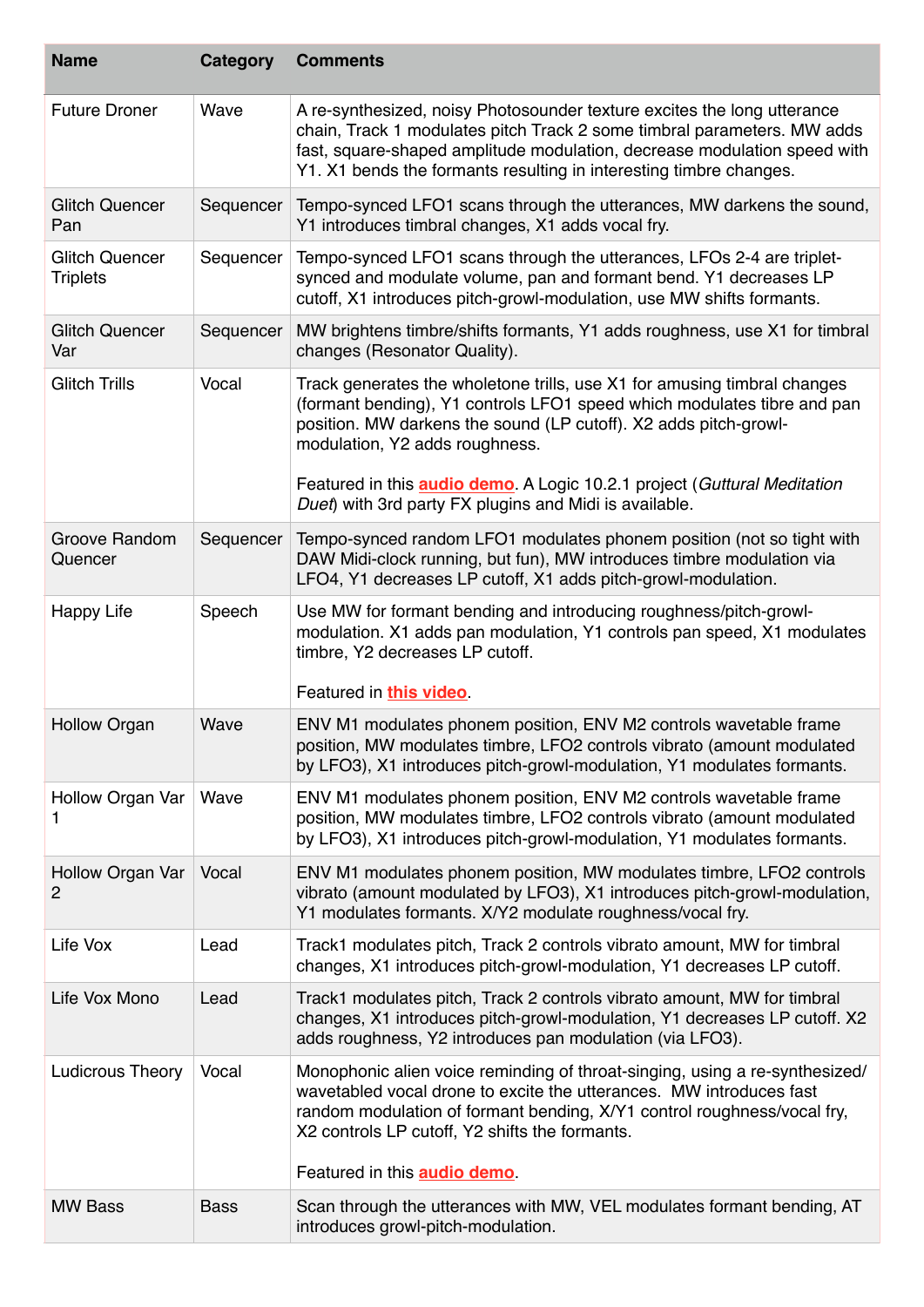| <b>Name</b>                          | Category                | <b>Comments</b>                                                                                                                                                                                                                                                                                                                                 |
|--------------------------------------|-------------------------|-------------------------------------------------------------------------------------------------------------------------------------------------------------------------------------------------------------------------------------------------------------------------------------------------------------------------------------------------|
| <b>MW Lead</b>                       | Lead                    | Monophonic lead sound, scan through the utterances with MW, VEL<br>modulates timbre, AT introduces growl-pitch-modulation and formant<br>bending via LFO1.                                                                                                                                                                                      |
| Major Seven Arp                      | Vocal                   | Ascending/descending major seven arpeggio, Track1 modulates pitch. MW<br>bends formants down, X1 controls aspiration amount, Y1 introduces vocal<br>fry. X2 controls pan modulation (LFO2), Y2 introduces pitch-growl-<br>modulation.                                                                                                           |
| <b>Meditation Choir</b>              | Pad /<br>Choir          | A series of similar utterances with varying overtones, use MW for timbral<br>changes. X1/Y1 down introduce tempo-synced amplitude modulation, Y1 up<br>alters timbre (resonator quality). X2 controls aspiration amount, Y2<br>modulates formants.                                                                                              |
| <b>Meditation Choir</b><br>WT        | Pad /<br>Choir          | A series of similar utterances with varying overtones using a re-synthesized/<br>wavetabled electronic texture to excite the utterances. Use MW for timbral<br>changes. X1/Y1 down introduce tempo-synced amplitude modulation, Y1 up<br>alters timbre (resonator quality). X2 controls pan modulation amount<br>(LFO2), Y2 modulates formants. |
| <b>Metallic</b><br>Resonances 1      | Atmo                    | A re-synthesized/wavetabled cymbal sample exciting the utterances, use<br>MW for timbral changes. X/Y1 control pan modulation amount/speed, X2<br>introduces pitch-growl-modulation, Y2 modulates formants. AT adds vibrato.                                                                                                                    |
| <b>Metallic</b><br>Resonances 2      | Atmo                    | A re-synthesized/wavetabled cymbal sample exciting the utterances. MW<br>introduces tempo-synced amplitude modulation, use X/Y1 for timbral<br>changes, X2 introduces pitch-growl-modulation, Y2 down decreases filter<br>cutoff (which does not affect the fricatives),                                                                        |
| <b>Minor Staccato</b><br>Sequence 01 | Sequencer               | Pitch sequence in minor6, Track1 modulates pitch, tempo-synced LFO1<br>scans through the utterances, MW alters timbre and introduces roughness,<br>X1 introduces pan modulation, Y1 down decreases LP cutoff.                                                                                                                                   |
| <b>Minor Staccato</b><br>Sequence 02 | Sequencer               | Pitch sequence in minor, Track1 modulates pitch, tempo-synced LFO1<br>scans through the utterances, MW alters timbre and introduces roughness,<br>X1 introduces pan modulation, Y1 down decreases LP cutoff. X2 introduces<br>formant modulation via LFO4 (tempo-synced), Y2 adds pitch-growl-<br>modulation.                                   |
| Minor Staccato<br>Sequence 02 B      | Sequencer               | Same sequence as above in double time with some minor changes in the<br>modulation matrix.                                                                                                                                                                                                                                                      |
| <b>Monkey Vox</b>                    | Sound<br>FX / SciFi     | Alien monkey on speed, Track1 modulates pitch, Track2 modulates various<br>things in the matrix. MW adds fast random pitch modulation. X1 introduces<br>random pan modulation, Y1 modulates formants. X1 introduces formant<br>bending, Y2 down decreases LP cutoff.                                                                            |
| <b>Monster Drone</b>                 | Drone /<br><b>SciFi</b> | MW adds fast random pitch modulation, X/Y1 control amount of pan<br>modulation/panning speed, X2 adds roughness, Y2 shifts formants.                                                                                                                                                                                                            |
| Moonshine                            | Speech                  | Romantic phonism - MW brightens the sound, AT adds fast unipolar square-<br>shaped pitch modulation, X/Y1 control amount of pan modulation/panning<br>speed.<br>Featured in this video, I later re-edited the patch as this video was made at<br>the very beginning of my Phonem journey and nearly got lost on the way.                        |
| Patagonia                            | Vocal                   | MW introduces timbral modulation via LFO1, X1 introduces pan modulation,<br>Y1 controls pan speed, XY2 modulate formants/resonator quality.<br>Featured in this video                                                                                                                                                                           |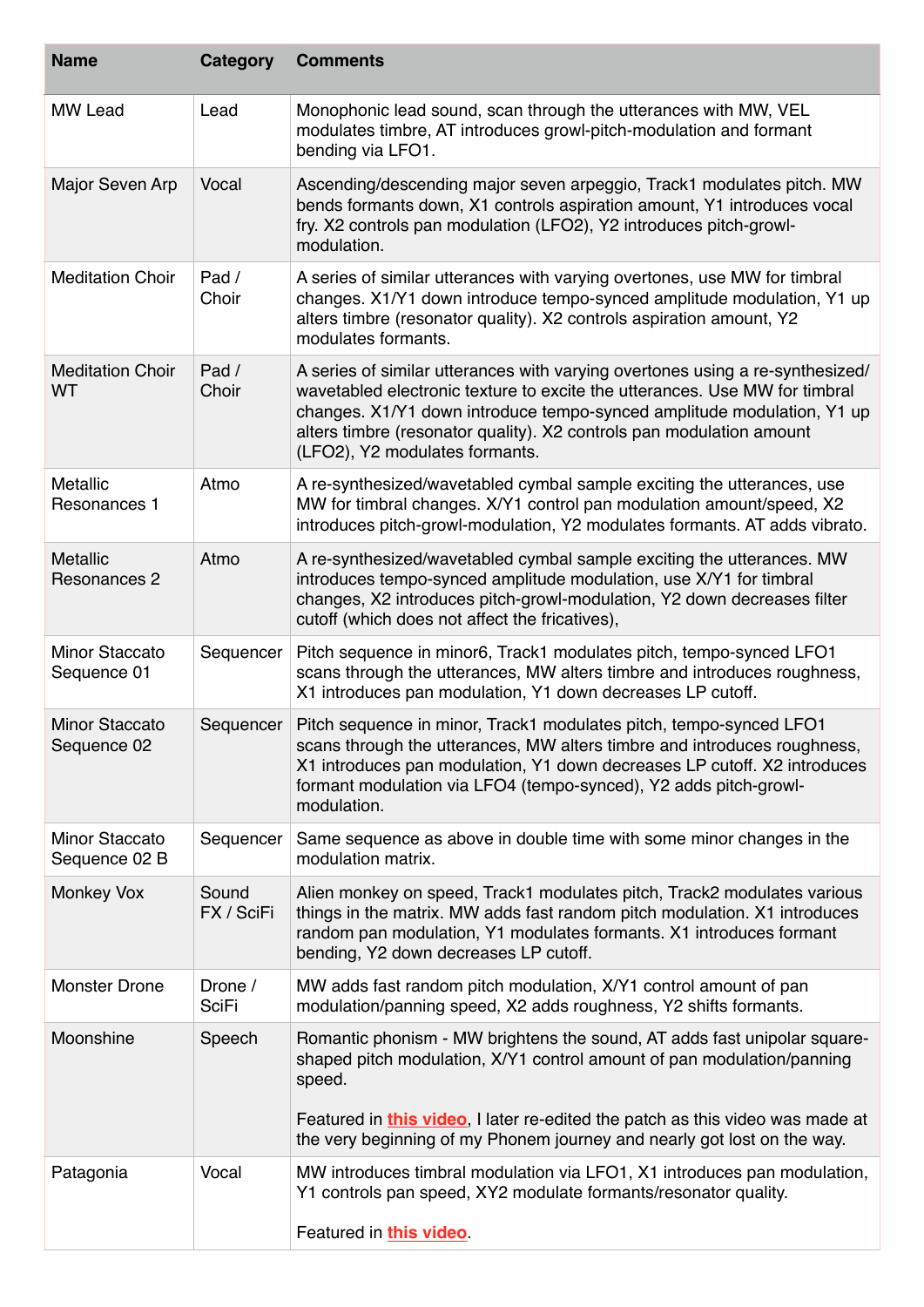| <b>Name</b>                   | Category                 | <b>Comments</b>                                                                                                                                                                                                                                                                                                                                                                                                                                                                                                                                                                                                    |
|-------------------------------|--------------------------|--------------------------------------------------------------------------------------------------------------------------------------------------------------------------------------------------------------------------------------------------------------------------------------------------------------------------------------------------------------------------------------------------------------------------------------------------------------------------------------------------------------------------------------------------------------------------------------------------------------------|
| Percussive Vox<br><b>Bass</b> | <b>Bass</b>              | MW darkens the sound, X1 introduces pan modulation, Y1 shifts formants.<br>ENV M1 modulates various timbral things.                                                                                                                                                                                                                                                                                                                                                                                                                                                                                                |
| Percussive Vox<br>Pluck       | Synth /<br>Pluck         | MW bends the formants up, X1 introduces pan modulation, Y2 adds pitch-<br>growl-modulation, X1 adds roughness, Y2 down decreases LP cutoff. ENV<br>M1 modulates various timbral things.                                                                                                                                                                                                                                                                                                                                                                                                                            |
| Peters Pad                    | Pad /<br>Wave            | A re-synthesized vocal textures exciting a single FX utterance, X1<br>introduces pan modulation, Y1 controls pan speed, X2 introduces formant<br>bending via LFO4, Y2 modulates resonator quality. MW adds adds pitch-<br>growl-modulation.                                                                                                                                                                                                                                                                                                                                                                        |
| <b>Phonem Mill</b>            | Wave /<br><b>Texture</b> | LFO modulates utterance position, it's speed is modulated by LFO2, the re-<br>synthesized wavetable has it's wt-position modulated by ENV M1, MW<br>introduces slow timbral modulation via LFO4, X1 adds pitch-growl-<br>modulation, Y1 down decreases LP cutoff.                                                                                                                                                                                                                                                                                                                                                  |
| Piano String Vox              | Wave                     | A res-synthesized/wavetabled piano string accent (TCS-sample -<br>screwdriver on strings) looping back and forth is exciting the utterance<br>chain, ENV M1 modulates the amount of pan modulation via LFO1, MW<br>darkens the timbre. X1 introduces tempo-synced amplitude modulation, Y1<br>modulates timbre (resonator quality). X2 pitch-growl-modulation, Y2 adds<br>vocal fry.<br>As this patch is very dynamic inserting a limiter/compressor on the Phonem<br>track is recommended.<br>Used in this audio demo. A Logic 10.2.1 project (Final Quintet) with 3rd<br>party FX plugins and Midi is available. |
| <b>Plastic Choir</b>          | Vocal                    | MW introduces unipolar tempo-synced, square-shaped pitch/formant<br>modulation, X1 controls amount of pan modulation, Y1 controls panning<br>speed. X2 controls amount of aspiration, X2 down reduces LP cutoff. AT<br>introduces tempo-synced amplitude modulation.                                                                                                                                                                                                                                                                                                                                               |
| <b>Quaver Pulsator</b>        | Sequencer<br>/ Wave      | Wave-tabled stick cello accent with a tempo-synced LFO1 modulating the<br>wavetable position exciting a tempo-synced utterance chain. X1 adds<br>tempo-synced pan modulation, Y1 modulates formants, MW darkens the<br>sound.                                                                                                                                                                                                                                                                                                                                                                                      |
| <b>Robot Drone</b>            | Wave                     | Slowly scanning wavetable exciting the utterance chain, besides the time<br>envelope, there is also a tempo-synced LFO modulating utterance-position.<br>MW darkens the sound and adds vibrato, X1 introduces pan modulation, Y1<br>adds pitch-growl-modulation.                                                                                                                                                                                                                                                                                                                                                   |
|                               |                          | Used in this audio demo                                                                                                                                                                                                                                                                                                                                                                                                                                                                                                                                                                                            |
| Robot Mantra                  | Vocal                    | MW introduces random, tempo-synced modulation of various parameters,<br>X1 adds pan modulation, Y1 modulates formants.                                                                                                                                                                                                                                                                                                                                                                                                                                                                                             |
| <b>Robot Sleeps</b>           | Speech                   | MW adds tempo-synced amplitude modulation, X1 introduces pitch-growl-<br>modulation, Y1 alters timbre. Tempo-synced LFO1 modulates formant<br>bending.<br>Used in this audio demo.                                                                                                                                                                                                                                                                                                                                                                                                                                 |
| <b>SETI Suceeded</b>          | Sound FX                 | All 4 LFOs used in this patch, modulating numerous things are running in<br>random mode and also inter-modulate each other, MW introduces unipolar<br>modulation of pitch/timbre, Y1 modulates resonator quality, X1 introduces<br>pitch-growl-modulation.                                                                                                                                                                                                                                                                                                                                                         |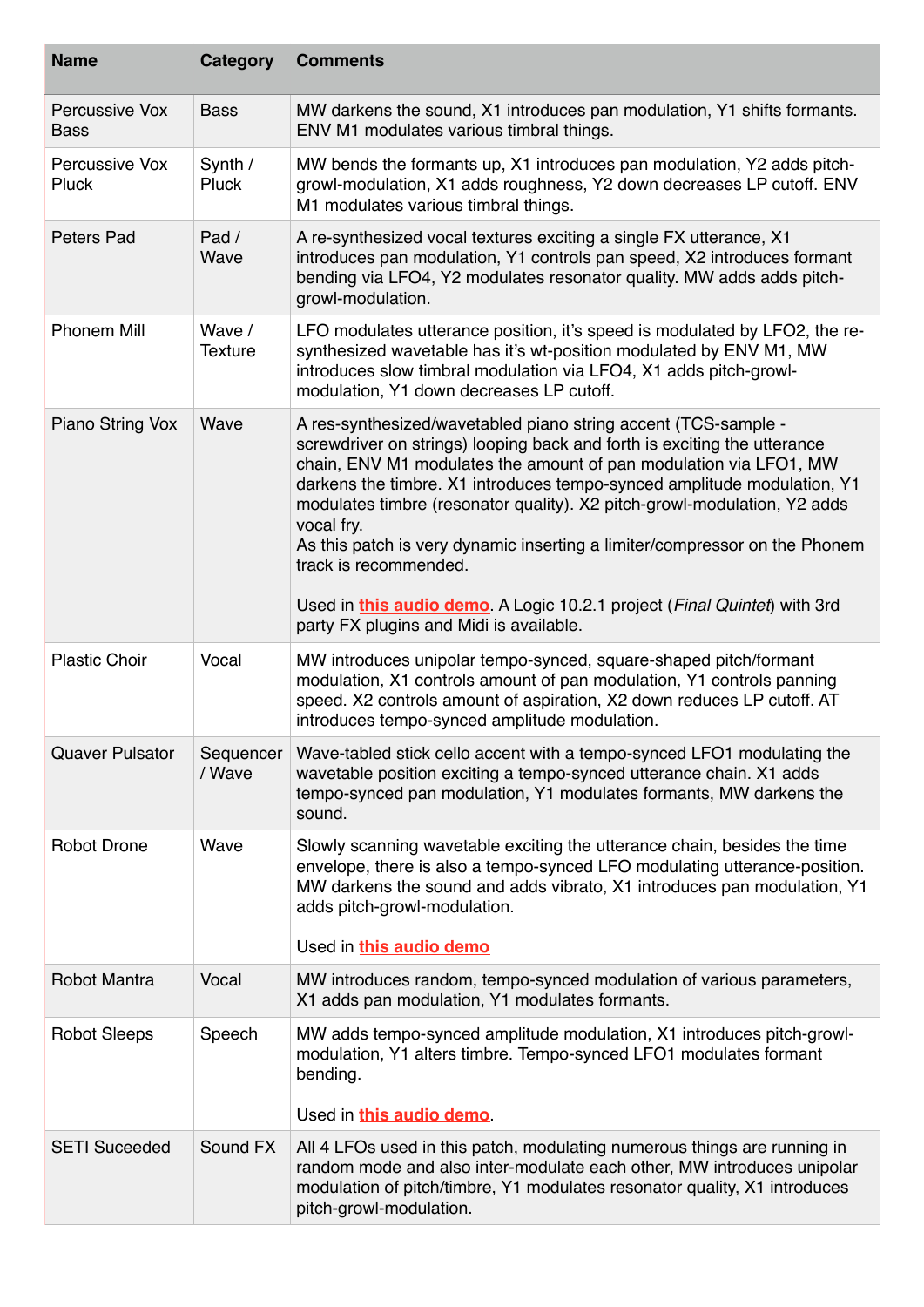| <b>Name</b>                 | Category                      | <b>Comments</b>                                                                                                                                                                                                                                                                                                                                                                                        |
|-----------------------------|-------------------------------|--------------------------------------------------------------------------------------------------------------------------------------------------------------------------------------------------------------------------------------------------------------------------------------------------------------------------------------------------------------------------------------------------------|
| Spirit Pad                  | Vocal                         | Slowly evolving pad with modulated aspiration and filter cutoff, use MW for<br>ethereal timbral changes, X/Y1 control amount of pan modulation /panning<br>speed.                                                                                                                                                                                                                                      |
|                             |                               | Featured in this <b>audio demo</b> . A Logic 10.2.1 project with 3rd party FX<br>plugins and Midi is available.                                                                                                                                                                                                                                                                                        |
| Sax Vox 01                  | Atmo                          | Re-synthesized/wavetabled granular saxophone soundscape (TCS sample)<br>exciting the utterances. MW adds tempo-synced modulation of various<br>parameters, X1 shifts formants, Y1 down darkens the sound. X2 introduces<br>pan modulation, Y2 controls panning speed.                                                                                                                                  |
| Sax Vox 02                  | Wave                          | Re-synthesized/wavetabled granular saxophone soundscape (normal<br>wavetable) exciting the utterances, MW adds tempo-synced modulation of<br>various parameters, X1 shifts formants, Y1 down darkens the sound. X2<br>introduces pan modulation, Y2 controls panning speed.                                                                                                                            |
| Sax Vox 03                  | Atmo                          | Re-synthesized/wavetabled granular saxophone soundscape (TCS sample)<br>exciting the utterances. MW adds tempo-synced amplitude modulation, X/<br>Y1 shift formants around, X2 introduces random pitch modulation, Y2<br>controls modulation speed.                                                                                                                                                    |
| Sax Vox 04                  | Wave                          | Re-synthesized/wavetabled granular saxophone soundscape (normal<br>wavetable) exciting the utterances, tempo-synced LFO3 (set to 4 bars)<br>scans through the utterance chain. MW adds tempo-synced timbral<br>modulation (resonator quality), AT adds vibrato (via LFO4). X1 shifts the<br>formants, X1 down darkens the sound. X2 adds pitch-growl-modulation, Y2<br>controls excitation brightness. |
| Sax Vox 05                  | Wave                          | Same utterance chain and similar settings as the patch above, but using a<br>different saxophone wavetable. MW adds tempo-synced modulation of<br>various parameters, X1 shifts formants, Y1 down darkens the sound, X2<br>adds pitch-growl-modulation, Y2 modulates timbre (resonator quality).                                                                                                       |
| SciFi Vox                   | Atmo /<br>Drone /<br>Sound FX | Strange rumbling, alien drone sound, with a re-synthesized/wavetabled<br>electronic bell accent exciting the utterances. MW introduces tempo-synced<br>pulsation, X1 adds pan modulation, Y1 down decreases LP cutoff.                                                                                                                                                                                 |
| Scientific<br>Nonsense      | Speech                        | Re-synthesized/wavetabled singing bowl glissando exciting the utterance<br>chain, only the initial accent of the wavetable is slowly being scanned by the<br>wave-envelope. MW introduces tempo-synced timbral/amplitude<br>modulation, X/y1 control amount of pan modulation/panning speed, X2 adds<br>pitch-growl-modulation, Y2 alters timbre (resonator quality).                                  |
| <b>Scrape Spiders</b>       | Sound FX                      | Re-synthesized/wavetabled scraping of piano strings (TCS sample), MW<br>adds fast random modulation of various parameters (via LFO3), X1 adds<br>pan modulation (speed modulation via LFO2), Y1 down decreases LP<br>cutoff.                                                                                                                                                                           |
| <b>Scrape Spiders</b><br>WT | Wave                          | Variation of the patch above, using a normally wavetabled version of the<br>scraping piano strings, MW adds fast random modulation of various<br>parameters (via LFO3), X1 adds pan modulation (speed modulation via<br>LFO2), Y1 alters timbre (resonator quality).                                                                                                                                   |
|                             |                               | Used in this audio demo. A Logic 10.2.1 project (Final Quintet) with 3rd<br>party FX plugins and Midi is available.                                                                                                                                                                                                                                                                                    |
| Shakespeare<br>Poly         | Speech                        | A Shakespeare quote, MW changes timbre, so does X2, Y2 down<br>decreases LP cutoff, X/Y1 control amount of pan modulation/panning speed,<br>AT introduces pitch-growl-modulation.                                                                                                                                                                                                                      |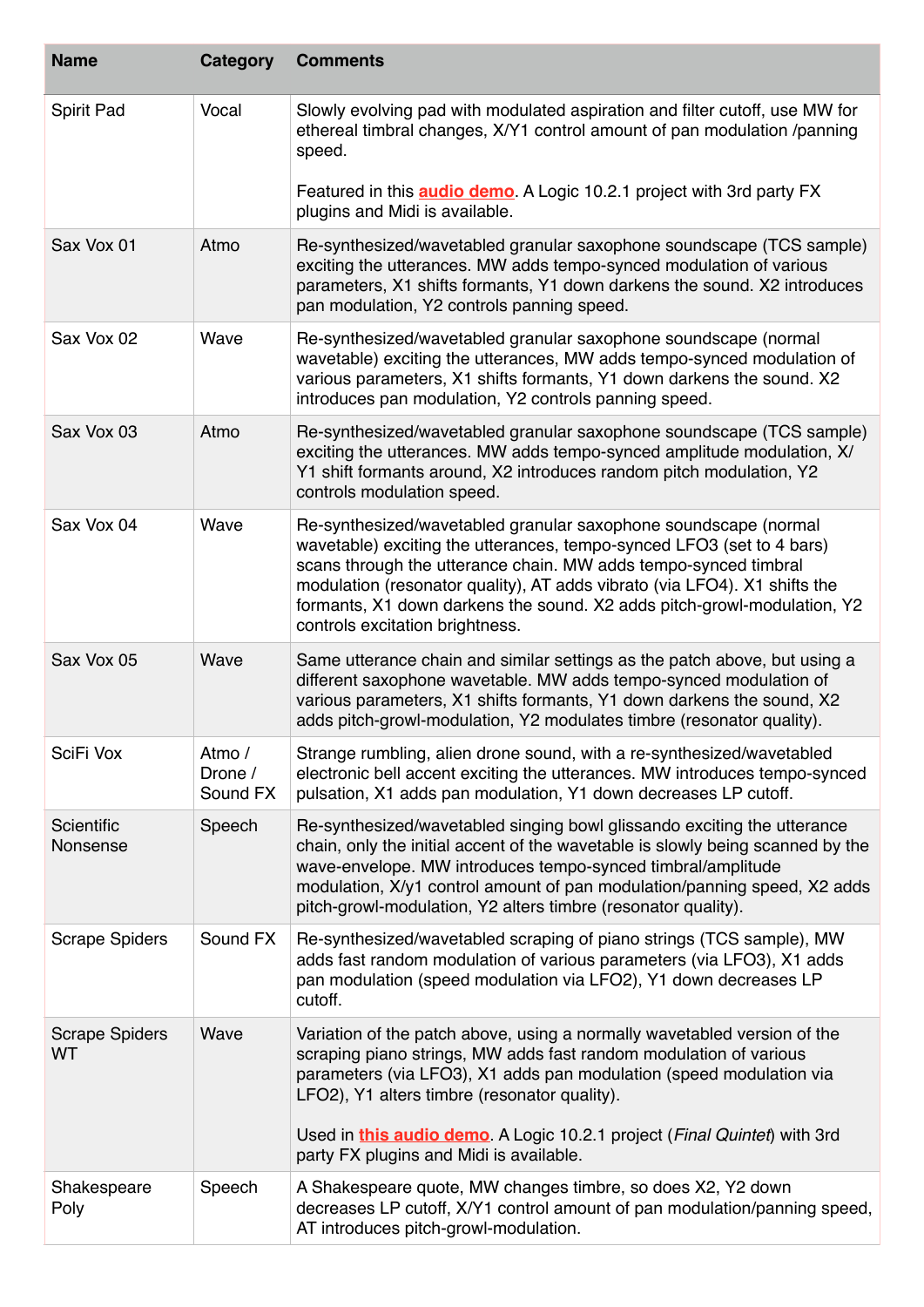| <b>Name</b>                         | Category                  | <b>Comments</b>                                                                                                                                                                                                                                                                                                                                                                                                                                                                                                          |
|-------------------------------------|---------------------------|--------------------------------------------------------------------------------------------------------------------------------------------------------------------------------------------------------------------------------------------------------------------------------------------------------------------------------------------------------------------------------------------------------------------------------------------------------------------------------------------------------------------------|
| Shakespeare<br>Solo PitchTrack      | Speech                    | Monophonic version of the patch above, with Track1 modulating some of the<br>utterances.                                                                                                                                                                                                                                                                                                                                                                                                                                 |
| <b>Sirens</b>                       | Vocal                     | Female siren, Track1 creating the glissando, LFO2 modulating various<br>things, it's amplitude modulated by LFO3, MW alters timbre, X1 introduces<br>pitch-growl-modulation, Y1 decreases LP cutoff.                                                                                                                                                                                                                                                                                                                     |
| Solo Lead Vox                       | Lead                      | Monophonic, lead, play overlapping legato notes so that the utterance chain<br>does not restart from the beginning. MW alters timbre, AT introduces pitch-<br>growl-modulation, Y1 controls aspiration amount, X1 adds roughness. X/Y 2<br>control amount of pan modulation/panning speed. Portamento is dialed in.<br>As notes in Phonem's low resgister sound significantly louder, the use of a<br>compressor is recommended.<br>Featured in <b>this video</b> . A Logic 10.2.1 project with 3rd party FX plugins and |
|                                     |                           | Midi is available.                                                                                                                                                                                                                                                                                                                                                                                                                                                                                                       |
| <b>Spectral Pad</b>                 | Pad                       | Wavetable with 4 waveforms exciting an AEIOU utterance chain. LFO1<br>modulates formants, increase modulation speed with MW which also<br>increase pan modulation amount/speed. Y1 decreases LP cutoff, X1 adds<br>pitch-growl-modulation. ENV M1 is assigned to numerous things.                                                                                                                                                                                                                                        |
| <b>Spirit Pad</b>                   | Vocal /<br>Pad /<br>Choir | Calm vocal pad with 3 utterances, create beautiful tinkling overtones using<br>MW, X/Y1 control amount of pan modulation/panning speed. Y2 down<br>decreases cutoff, AT adds vibrato.                                                                                                                                                                                                                                                                                                                                    |
| <b>Straight Bass</b><br>Quencer     | Bass /<br>Sequencer       | Tempo-synced LFO1 (1/4) scanning though the utterances, MW controls<br>amount of timbral modulation, X1 introduces pan modulation, Y1 down<br>decreases LP cutoff. X2 adds pitch-growl-modulation, Y2 controls scanning<br>speed (LFO1).                                                                                                                                                                                                                                                                                 |
| <b>Straight Chord</b><br>Quencer WT | Sequencer                 | A re-synthesized, LFO-synced tom tom loop (TSC sample) exiting the LFO-<br>synced utterance chain. MW controls amount of timbral modulation, X1<br>introduces pan modulation, Y1 down decreases LP cutoff. X2 adds pitch-<br>growl-modulation, Y2 controls scanning speed (LFO1).                                                                                                                                                                                                                                        |
| Strato Organ                        | Wave /<br>Organ           | Organ-like pad sound with a re-synthesized piano resonance (normal<br>wavetable) exciting the utterances, use MW for timbral changes, X/Y1<br>control amount of pan modulation/panning speed, AT adds vibrato, X1 adds<br>adds pitch-growl-modulation, Y2 down drcreases LP cutoff.                                                                                                                                                                                                                                      |
| Strato Organ Ani                    | Wave /<br>Organ           | Organ-like pad sound with a re-synthesized piano resonance (normal<br>wavetable) exciting the utterances, Track1 modulating pitch, introducing little<br>glitchy glissandos. Use MW for timbral changes, AT adds tempo-synced<br>amplitude modulation, Y1 down decreases LP cutoff, X1 adds vibrato.                                                                                                                                                                                                                     |
|                                     |                           | Used in this audio demo. A Logic 10.2.1 project (Final Quintet) with 3rd<br>party FX plugins and Midi is available.                                                                                                                                                                                                                                                                                                                                                                                                      |
| <b>Stutter Triplets</b><br>Ani      | Sequencer                 | Tempo-synced LFO1 scanning through the utterances (1/2), triplet-based<br>LFO-modulation of formants/volume via LFO2, it's intensity modulated by<br>LFO4. Control pan modulation amount with X1, crease cutoff with Y1. MW<br>brightens timbre.                                                                                                                                                                                                                                                                         |
| <b>Stutter Vox</b>                  | Sequencer                 | Tempo-synced LFO1 scanning through the utterances (1/4), all 4 LFOs are<br>tempo-synced and also inter-modulate each other. MW darkens the sound,<br>X1 introduces synced random pan modulation (LFO4), Y1 modulates<br>formants, X2 adds pitch-growl-modulation, Y2 controls excitation brightness.                                                                                                                                                                                                                     |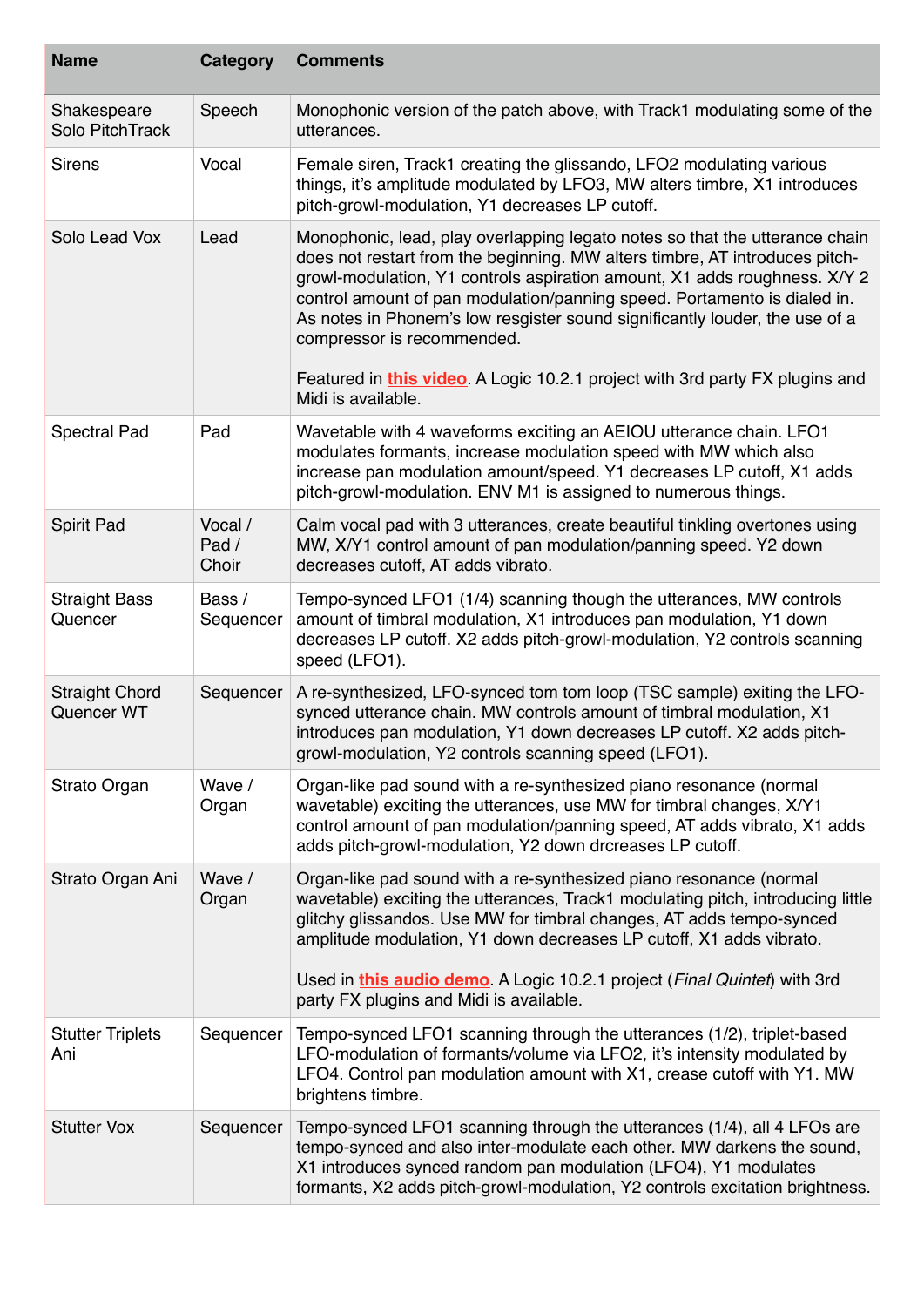| <b>Name</b>                      | Category            | <b>Comments</b>                                                                                                                                                                                                                                                                                                                                                                                                                                                                                                                                                               |
|----------------------------------|---------------------|-------------------------------------------------------------------------------------------------------------------------------------------------------------------------------------------------------------------------------------------------------------------------------------------------------------------------------------------------------------------------------------------------------------------------------------------------------------------------------------------------------------------------------------------------------------------------------|
| Sun Vocoder                      | Vocal               | Vocoder-like contemplation of the sun, speech is looping back and forth,<br>MW introduces timbral modulation via LFO3, X1 modulates resonator<br>quality/aspiration, Y1 adds vocal fry, X1 controls excitation brightness/cutoff,<br>Y2 modulates formants. AT adds random pitch modulation.                                                                                                                                                                                                                                                                                  |
| <b>Swirling Pad</b>              | Pad                 | Glassy Pad, using 2 waveforms to excite the 2 utterances, blend the<br>waveforms with MW. Y1 introduces slow tempo-synced amplitude<br>modulation (LFO3), X1 adds pan modulation (LFO4), LFOs 1/2 modulate<br>timbral things. AT adds pitch-growl-modulation                                                                                                                                                                                                                                                                                                                  |
| Synced<br>Harmonics              | Vocal               | Unipolar square-shaped LFO1 modulates utterance position, increase<br>modulation range and add pan modulation with MW, AT adds vibrato. Y1<br>introduces formant modulation (LFO2), increase modulation speed with X1.                                                                                                                                                                                                                                                                                                                                                        |
| <b>Synced Whipper</b>            | Sequencer<br>/ Wave | Tempo-synced LFO1 scanning through the utterances (1 bar), a re-<br>synthesized cymbal tremolo (normal wavetable) is exciting the phonemes.<br>MW darkens the sound, AT adds vibrato (LFO4). X1 adds tempo-synced<br>pan modulation (LFO3), Y2 controls excitation brightness.                                                                                                                                                                                                                                                                                                |
| <b>Tale Texture</b>              | Speech /<br>Wave    | The beginning of a tale excited by a wavetable with a re-synthesized china<br>cymbal (TCS sample), MW mickey-mouses the voice, X/Y1 controls mount<br>of pan modulation/panning speed, X2 controls excitation brightness/<br>aspiration amount, Y2 modulates formants.                                                                                                                                                                                                                                                                                                        |
| <b>Technology Vox</b>            | Wave                | A re-synthesized/wavetabled modulated synth texture (normal wavetable)<br>exciting the utterances. Square-shaped, tempo-synced LFO3 is modulation<br>resonator quality, MW is assigned to LFO2 depth, which m modulates<br>various things like stereo panning and more. X1+ eliminates the modulation<br>of resonator quality, X1 down decreases LP cutoff.<br>Used in this <b>audio demo</b> . A Logic 10.2.1 project (Tokyo Subway) with 3rd                                                                                                                                |
| <b>Tokyo Subway</b>              | Vocal               | party FX plugins and Midi is available.<br>Female contemplation of the Tokyo subway, the utterances are being<br>excited by a re-synthesized/wavetabled Photosounder texture (normal<br>wavetable). MW alters timbre, X1 introduces pan modulation, Y1 controls<br>panning speed. X1 modulates excitation brightness/aspiration amount, Y2<br>decreases LP cutoff. AT adds vibrato.                                                                                                                                                                                           |
| <b>Tokyo Subway</b><br>Mono Lead | Vocal /<br>Lead     | Monophonic lead version of the patch above, play overlapping legato notes<br>so that the utterance chain does not re-trigger. AT also adds a bit of pitch-<br>growling in this patch.<br>Featured in this <b>audio demo</b> . A Logic 10.2.1 project with 3rd party FX<br>plugins and Midi is available.                                                                                                                                                                                                                                                                      |
| <b>Transitions</b>               | Wave                | The utterance chain is being excited by a re-synthesized/wavetabled vocal<br>texture (normal wavetable), LFO1 modulates several things (amplitude/<br>formants), it's speed is being modulated by random LFO2. MW eliminates<br>modulation and increases excitation brightness/gain. X/Y1 controls amount/<br>speed of timbral modulation via LFO4 (-> resonator quality), X/Y2 control<br>amount/speed of panning modulation. Maybe use a compressor to tame the<br>dynamics of this patch.<br>Featured in this <b>audio demo</b> . A Logic 10.2.1 project with 3rd party FX |
|                                  |                     | plugins and Midi is available.                                                                                                                                                                                                                                                                                                                                                                                                                                                                                                                                                |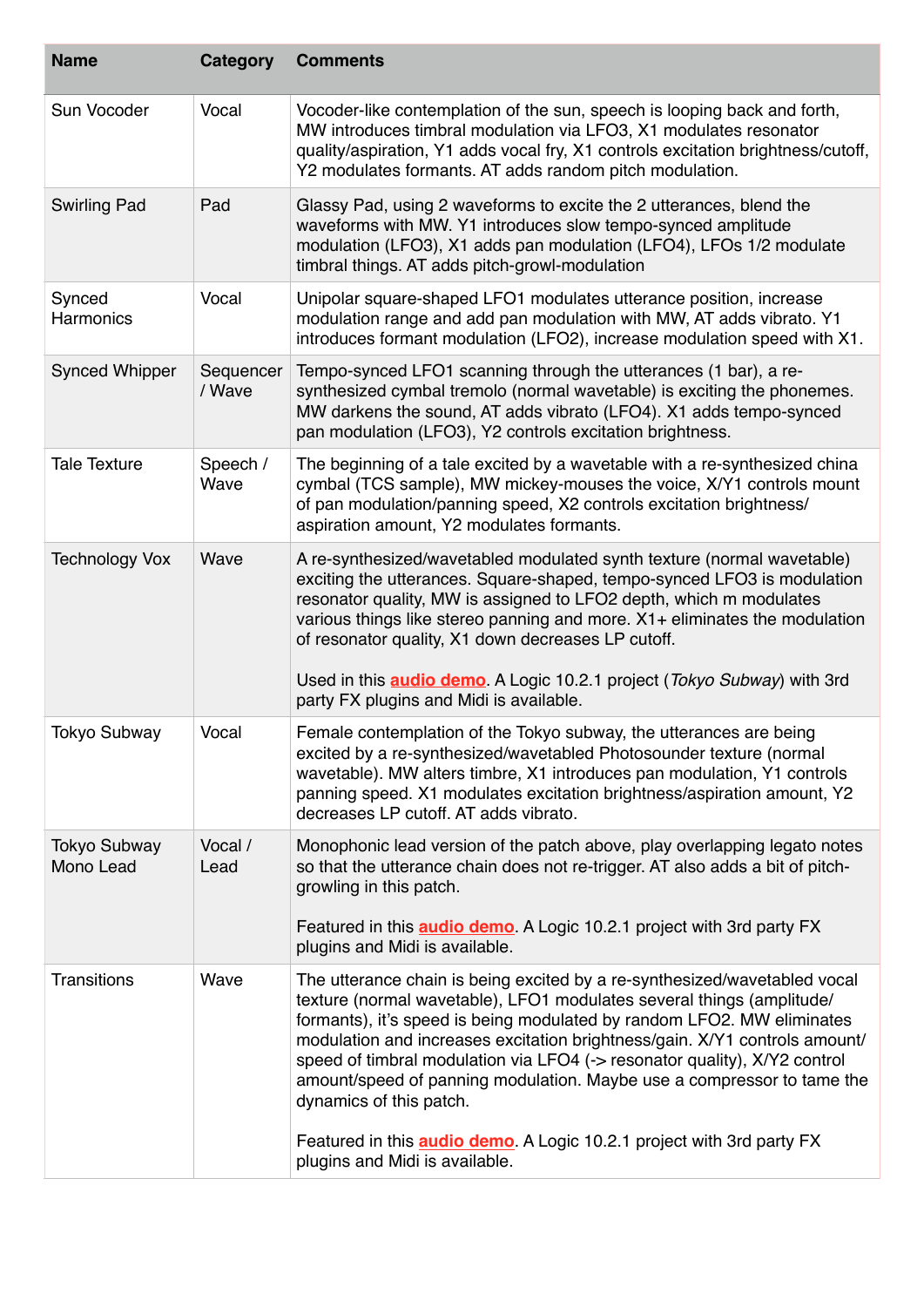| <b>Name</b>                         | Category                         | <b>Comments</b>                                                                                                                                                                                                                                                                                                                                                                                                                                                                                                                         |
|-------------------------------------|----------------------------------|-----------------------------------------------------------------------------------------------------------------------------------------------------------------------------------------------------------------------------------------------------------------------------------------------------------------------------------------------------------------------------------------------------------------------------------------------------------------------------------------------------------------------------------------|
| <b>Tremolo Pad</b>                  | Wave                             | A re-synthesized/wavetabled oud tremolo (TCS sample) playing back and<br>forth exciting the utterances. MW adds vibrato, X/Y1 modulate timbre<br>(formant bending/cutoff), so do X/Y2 (resonator quality/formant offset).<br>LFO2 modulates pan position.                                                                                                                                                                                                                                                                               |
| <b>Tremolo Pad Var</b>              | Wave                             | Variation of the patch above playing an octave higher and using a re-<br>synthesized/wavetabled oud tremolo (normal wavetable) exciting the<br>utterances. MW adds vibrato, X/Y1 modulate timbre (formant bending/<br>cutoff), so do X/Y2 (resonator quality/formant offset), AT adds pitch-growl-<br>modulation and increases excitation brightness. LFO2 modulates pan<br>position.<br>Featured in <b>this audio demo</b> (together with the patch above). A Logic<br>10.2.1 project with 3rd party FX plugins and Midi is available. |
| <b>Tremolo Trills</b>               | Vocal                            | Track1 modulates pitch, MW introduces timbral modulation via LFO3, X1<br>introduces pan modulation, Y1 controls panning speed, X1 modulates<br>timbre (resonator quality/excitation), Y2 down decreases cutoff.<br>Featured in this audio demo.                                                                                                                                                                                                                                                                                         |
| <b>Triplet Bass</b><br>Quencer      | Sequencer<br>/ Bass              | Tempo-synced LFO1 (1/4) scanning though the utterances, MW controls<br>amount of timbral modulation via LFO3 and also modulates resonator<br>quality, X1 introduces pan modulation, Y1 down decreases LP cutoff. X2<br>adds pitch-growl-modulation, Y2 controls scanning speed (LFO1). Also try<br>using this patch for chords in the higher register.                                                                                                                                                                                  |
| <b>Trombone Choir</b><br><b>TCS</b> | Wave /<br>Choir                  | A re-synthesized/wavetabled sustained trombone note (TCS sample)<br>exciting two slowly blending utterances, VEL slightly shifts WT starting<br>position, MW darkens the sound. X1 adds tempo-synced, triplet-based<br>amplitude modulation, Y1 alters timbre (resonator quality/excitation). X2<br>introduces pan modulation, Y2 controls panning speed. AT adds pitch-growl-<br>modulation.                                                                                                                                           |
| <b>Trombone Choir</b><br>WT         | Wave /<br>Choir                  | Variation of the above patch, using a normal wavetable with a re-<br>synthesized trombone sustain, X1 adds pan modulation, Y1 alters timbre<br>(cutoff/formants). MW introduces tempo-synced, square-shaped pitch<br>modulation, +1 octave with MW fully engaged. AT increases LFO1 speed,<br>which modulates formants/resonator quality. X2 adds pitch-growl-<br>modulation, Y2 controls excitation brightness.                                                                                                                        |
| <b>Trombone Vox</b>                 | Bass /<br>Wave /<br><b>Brass</b> | A re-synthesized/wavetabled sustained wahwah trombone note (TCS<br>sample), VEL shifts wt-start position, MW darkens the sound. X1 adds<br>tempo-synced pan modulation, Y1^ introduces tempo-synced amplitude<br>modulation. X2 adds pitch-growl-modulation, Y2 controls excitation<br>brightness. AT adds vibrato.                                                                                                                                                                                                                     |
| <b>Valentine Scape</b>              | Atmo /<br>Soundsca<br>pe         | Miraculous spectral pad using a wavetable to excite the utterances. MW<br>darkens the sound, X/Y1 control amount of pan modulation/panning speed,<br>X/Y2 control amount of amplitude modulation/modulation speed. Also try<br>notes in the very low register<br>Featured in <b>this video</b> . A Logic 10.2.1 project with 3rd party FX plugins and<br>Midi is available.                                                                                                                                                             |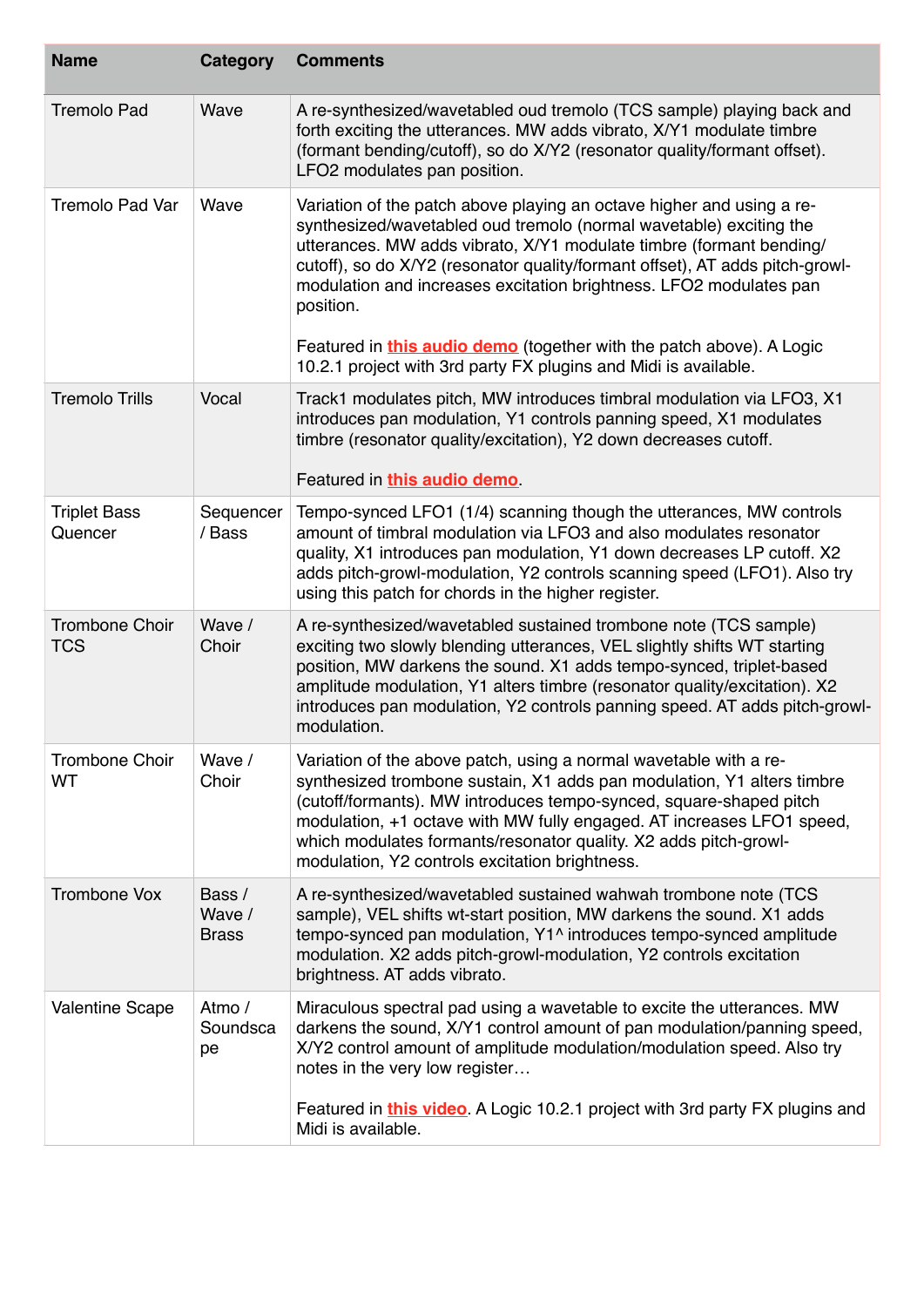| <b>Name</b>                            | Category                 | <b>Comments</b>                                                                                                                                                                                                                                                                                                                                                                                                                                    |
|----------------------------------------|--------------------------|----------------------------------------------------------------------------------------------------------------------------------------------------------------------------------------------------------------------------------------------------------------------------------------------------------------------------------------------------------------------------------------------------------------------------------------------------|
| <b>Velocity Vox</b>                    | Vocal                    | VEL modulates utterance position and various timbral parameters. LFO1<br>modulates formants. X1 randomizes pan position, X1 controls aspiration<br>amount. MW bends the formants.                                                                                                                                                                                                                                                                  |
|                                        |                          | Featured in <b>this video</b> . A Logic 10.2.1 project with 3rd party FX plugins and<br>Midi is available.                                                                                                                                                                                                                                                                                                                                         |
| Vibra Vox                              | Wave /<br><b>Mallets</b> | A re-synthesized/wavetabled vibraphone looping back and forth accent with<br>varying vibrato speed is used to excite the utterance chain, LFO modulates<br>pan position via ENV M1, panning speed is modulated by LFO2. MW<br>introduces timbral and pitch modulation, AT alters modulation speed. X1<br>controls excitation brightness, Y1 down decreases LP cutoff which<br>enhances the fricatives which sounds really strange but interesting. |
| <b>Vocal Pad Male</b>                  | Vocal /<br>Pad           | Male choir sound using an A-E-I-O-U utterance chain, VEL slightly shifts<br>utterance position, LFO 1/2 modulate timbral things. MW introduces tempo-<br>synced pulsation, decrease cutoff with Y1, control aspiration with X1. X/Y2<br>control amount of pan modulation/panning speed.                                                                                                                                                            |
| <b>Vowel Bass Choir</b><br><b>Norm</b> | Vocal /<br>Male Choir    | MW introduces tempo-synced amplitude modulation, X1 adds pan<br>modulation, Y1^ for timbre changes, Y1 down -> cutoff, X/Y2 modulate<br>formants.<br>Featured in this <b>audio demo</b> . A Logic 10.2.1 project (Guttural Meditation                                                                                                                                                                                                              |
|                                        |                          | Duet) with 3rd party FX plugins and Midi is available.                                                                                                                                                                                                                                                                                                                                                                                             |
| <b>Vowel Bass Choir</b><br><b>WT</b>   | Wave                     | Same utterance chain as above, excited by a re-synthesized/wavetabled<br>cymbal sample. MW introduces tempo-synced amplitude modulation, X1<br>adds pan modulation, Y1^ for timbre changes, Y1 down -> cutoff, X/Y2<br>modulate formants.                                                                                                                                                                                                          |
| Wah Tube Vox                           | Wave /<br>Mallet         | A re-synthesized/wavetabled wahwah tube accent with varying wahwah<br>speed (TCS sample) exciting the utterance chain. MW brightens timbre, X/<br>Y1 control amount of pan modulation/panning speed. X2 introduces square-<br>shaped pitch modulation (+/1 1 octave when fully engaged), Y2 controls<br>modulation speed.                                                                                                                          |
| Wah Tube Vox<br><b>WT</b>              | Wave                     | A re-synthesized/wavetabled wahwah tube accent (normal wavetable)<br>exciting the utterances, MW darkens the timbre, X/Y1 control amount of pan<br>modulation/panning speed. Y2 introduces tempo-synced pulsation, X2 alters<br>timbre.                                                                                                                                                                                                            |
| <b>Wheel Harmonics</b>                 | Vocal                    | Scan through the utterances/overtones with MW, LFO1 is also modulating<br>ut-position. Y1 introduces formant modulation via LFO2, control modulation<br>speed with X1. X2 adds pan modulation, Y2^ creates very interesting<br>spectral overtone timbres. AT adds vibrato.                                                                                                                                                                         |
| <b>Wholetone Mill</b>                  | Vocal                    | Track1 creates the falling and rising wholetone scale, adjust the time<br>envelope for scale speed), MW adds tempo-synced, square-shaped pitch<br>modulation, +/- 1 octave with MW fully engaged (low notes tend to overload<br>here, so use low velocity levels for low bass notes). X1 adds pan<br>modulation, Y1 controls panning speed, X2 alters timbre, Y2 darkens the<br>sound.                                                             |
| <b>Winter Light</b>                    | Speech                   | Contemplation on winter light, time envelope scans through the utterance<br>chain once (no loop), Track1 creates the melody. MW brightens the sound,<br>X/Y1 control amount of pan modulation/panning speed. X2 introduces<br>random modulation of formant bending via LFO3, it's speed is modulated by<br>LFO2, Y2 decreases cutoff, which enhances the fricatives. AT introduces<br>pitch-growl-modulation.                                      |